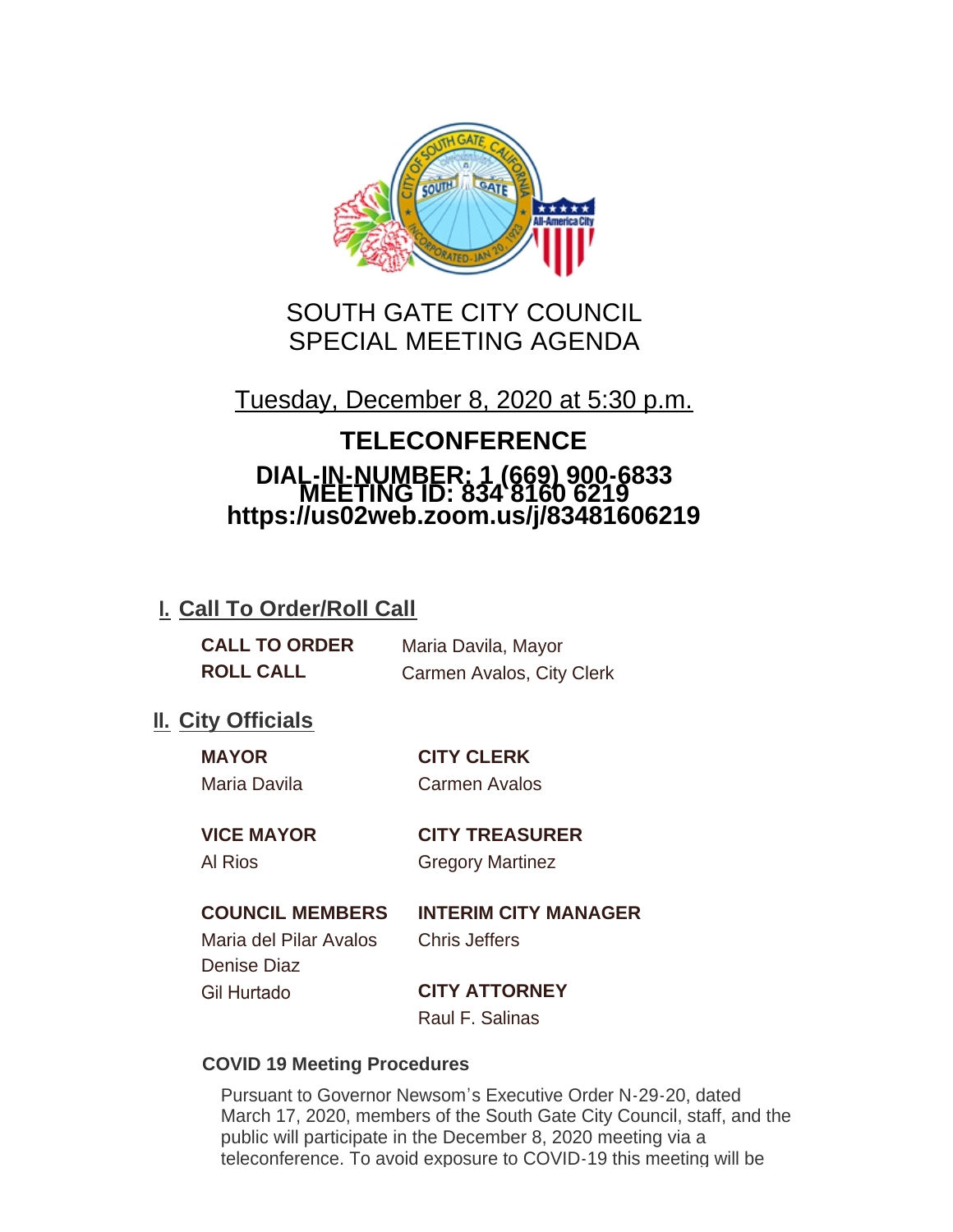teleconference. To avoid exposure to COVID-19 this meeting will be held with City Council Members participating via teleconference by calling Dial-in-Number: 1 (669) 900-6833 and Meeting ID:834 8160 6219 and https://us02web.zoom.us/j/83481606219

Additionally, you may submit your comments electronically by emailing the City Clerk at cavalos@sogate.org.

#### **Procedure for Participation:**

Any person wanting to participate may request to "speak" on an agenda item. Once acknowledged and authorized by the Mayor the person may speak. Alternatively, any person may submit comments on an item electronically by emailing cavalos@sogate.org. Submissions by email must be received 30 minutes prior to the posted start time of the meeting if emailing subject.

Subject line should read: **COMMENTS FOR ITEM \_\_\_\_\_, MEETING OF DECEMBER 8, 2020**.

Please note, you will enter the meeting muted, but if you want to comment on an Agenda Item or during the public comment portion of the Agenda, raise your hand or press \*9 at the appropriate time indicated by the Mayor. When you are selected to speak, you will hear that you are unmuted, this is the time to make your public comments. Your patience with these changes is appreciated as the City adjusts to new ways of conducting business during the COVID-19 pandemic. Thank you.

**Accessibility:** Reasonable accommodations for individuals with disabilities will be handled on a case-by-case basis and in accordance with the Americans with Disabilities Act and Governor Newsom's Executive Order N-29-20. Please call the Office of the City Clerk at 323.563.9510.

## **Meeting Compensation Disclosure III.**

Pursuant to Government Code Section 54952.3: Disclosure of compensation for meeting attendance by City Council Members is \$650 monthly regardless of the amount of meetings.

# **Closed Session: (ATTY) IV.**

#### **1. CONFEENCE WITH LEGAL COUNSEL - ANTICIPATED LITIGATION**

Pursuant to Government Code Section 54956.9(c)

One (1) - Potential Case

Documents:

#### CLOSED SESSION MEMO 120820.PDF

## **Special Meeting Adjournment V.**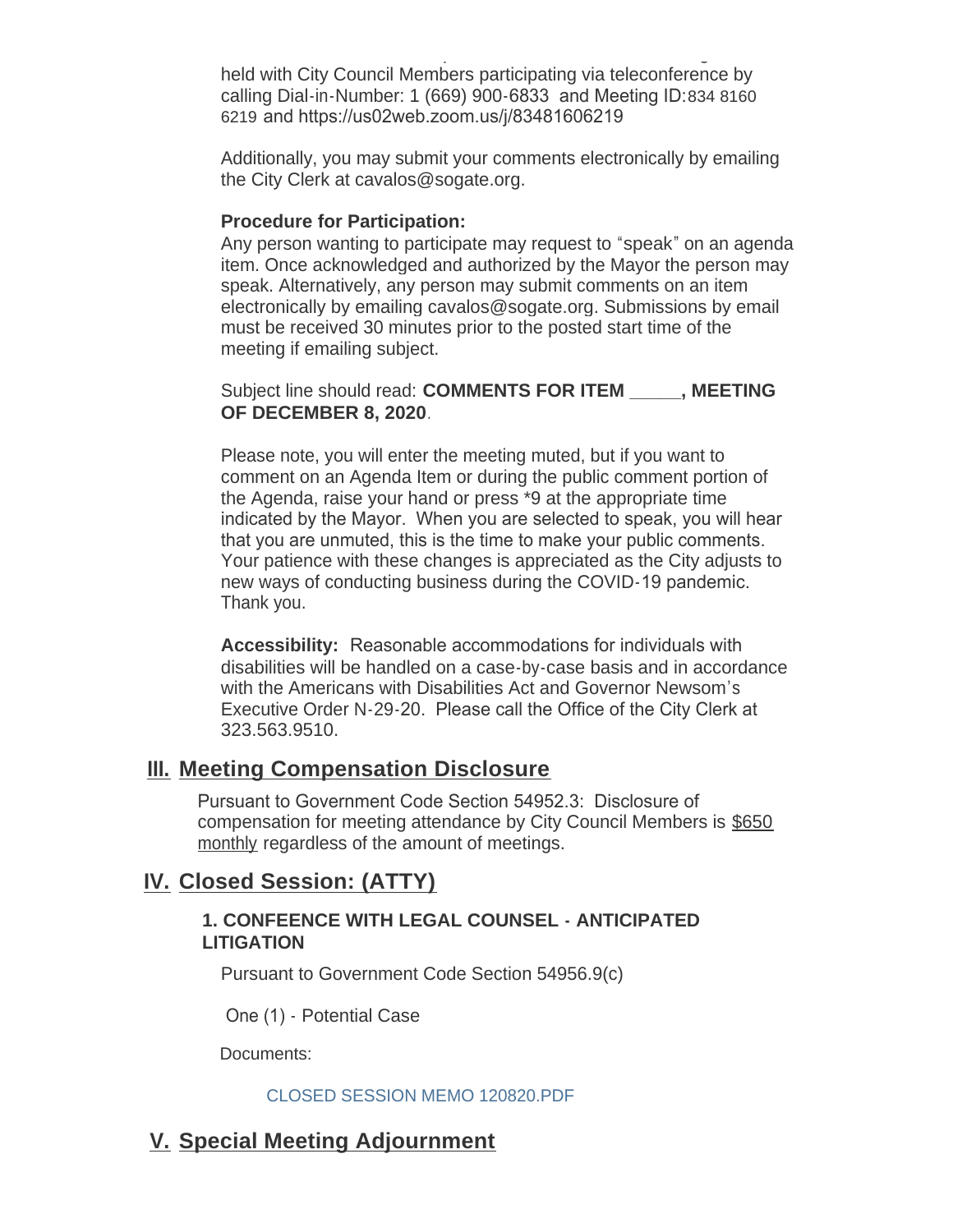I, Carmen Avalos, City Clerk, certify that a true and correct copy of the foregoing Meeting Agenda was posted on December 3, 2020 at 8:20 a.m., as required by law.

Carmen Avalos, CMC City Clerk

Materials related to an item on this Agenda submitted to the City Council after distribution of the agenda packet are available for public inspection in the City Clerk's Office

> 8650 California Avenue, South Gate, California 90280 (323) 563-9510 \* fax (323) 563-5411 \* [www.cityofsouthgate.org](http://www.cityofsouthgate.org/)

In compliance with the American with Disabilities Act, if you need special assistance to participate in the City Council Meetings, please contact the Office of the City Clerk.

Notification 48 hours prior to the City Council Meeting will enable the City to make reasonable arrangements to assure accessibility.